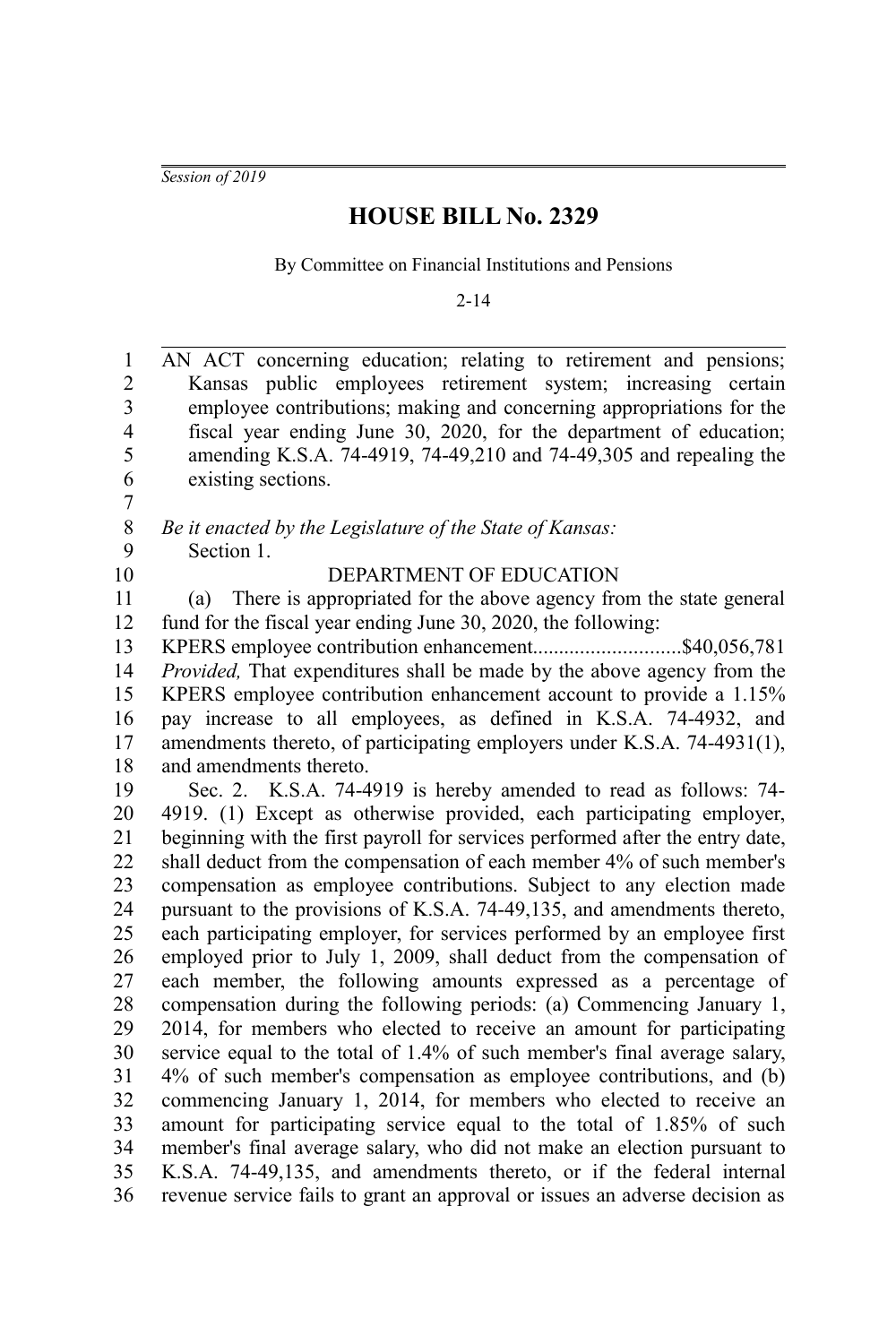described in K.S.A. 74-49,135, and amendments thereto, 5% of such member's compensation as employee contributions, and commencing January 1, 2015, and in each subsequent calendar year,  $6\%$  of such member's compensation as employee contributions. *Commencing on July 1, 2019, each participating employer under K.S.A. 74-4931(1), and amendments thereto, shall deduct from the compensation of each member employed by a participating employer under K.S.A. 74-4931(1), and amendments thereto, 7.15% of such member's compensation as employee contributions.* Such deductions shall be remitted quarterly, or as the board may otherwise provide, to the executive director for deposit in the Kansas public employees retirement fund. Such deductions shall be credited to the members' individual accounts and interest shall be added annually to such accounts. 1 2 3 4 5 6 7 8 9 10 11 12 13

(2) (a) Subject to the provisions of K.S.A. 74-49,123, and amendments thereto, each participating employer, pursuant to the provisions of section 414(h)(2) of the federal internal revenue code, shall pick up and pay the contributions which would otherwise be payable by members as prescribed in subsection (1) commencing with the third quarter of 1984. The contributions so picked up shall be treated as employer contributions for purposes of determining the amounts of federal income taxes to withhold from the member's compensation. 14 15 16 17 18 19 20 21

(b) Member contributions picked up by the employer shall be paid from the same source of funds used for the payment of compensation to a member. A deduction shall be made from each member's compensation equal to the amount of the member's contributions picked up by the employer, provided that such deduction shall not reduce the member's compensation for purposes of computing benefits under the system. 22 23 24 25 26 27

(c) Member contributions picked up by the employer shall be remitted quarterly, or as the board may otherwise provide, to the executive director for credit to the Kansas public employees retirement fund. Such contributions shall be credited to a separate account within the member's individual account so that amounts contributed by the member commencing with the third quarter of 1984 may be distinguished from the member contributions picked up by the employer. Interest shall be added annually to members' individual accounts. 28 29 30 31 32 33 34 35

Sec. 3. K.S.A. 74-49,210 is hereby amended to read as follows: 74- 49,210. (a) *Except as otherwise provided,* each participating employer who was a participating employer under the provisions of K.S.A. 74-4901 et seq., and amendments thereto, before July 1, 2009, beginning with the first payroll for services performed by an employee first employed on or after July 1, 2009, shall deduct from the compensation of each member 6% of such member's compensation as employee contributions*. On and after July 1, 2019, each participating employer under K.S.A. 74-4931(1), and* 36 37 38 39 40 41 42 43